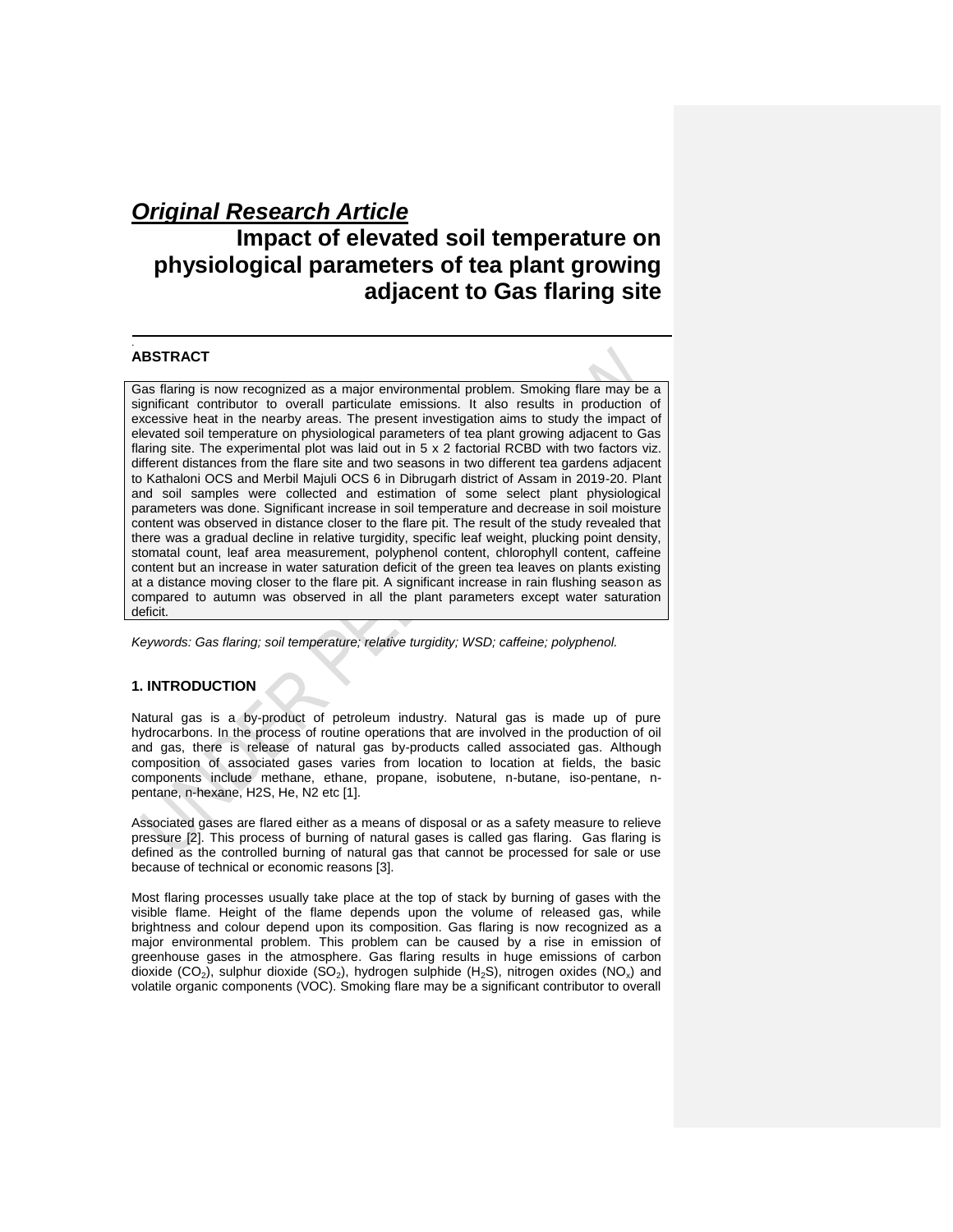particulate emissions. It also results in production of excessive heat in the nearby areas. An amount of about 150 billion cubic meters of natural gas is flared around the world, contaminating the environment with about 400 Million tones of CO2 per year [4][5].

Occurrence of several crude oil drilling sites in and around tea plantation areas is common in upper Assam especially in the districts of Dibrugarh and Tinsukia. Soil and air contamination due to gas flaring in such tea gardens is very prevalent. Flaring may further contribute to local and regional environmental problems, such as acid rain with added impact on agriculture, forests and other physical infrastructure [6].

Gas flaring affects the soil physical and chemical properties in its nearby areas, which may reduce the growth of tea plants growing there and their resistance to biotic and abiotic stresses, making them more vulnerable to pathogens. Very little research work has been done to study the effect of gas flaring on the physiology and growth of tea plants in Assam. Therefore specific study and a technical understanding were devised to study impact of elevated soil temperature on physiological parameters of tea plant growing adjacent to Gas flaring site.

### **2. MATERIALS AND METHODS**

The present investigation was carried out during 2019-20 in two different tea gardens adjacent to Kathaloni OCS and Merbil Majuli OCS 6 in Dibrugarh district of Assam. Experimental design RCBD with 5 distances and 3 replications was laid out in both the locations. Collection of field data and plant samples were carried out in two seasons: Rain flush (S1) and autumn flush (S2). In each season samples were collected at four distances from the flare site with an interval of 20 m at distances D1 (11-31m), D2 (31-51m), D3 (51- 71m) and D4 (71-91m) starting from the gas flaring point in both Merbil Majuli OCS-6 and Kothaloni OCS.

### **2.1 Soil temperature and Soil moisture**

Soil thermometers were installed into the soil at 15 cm depth in the experimental plots and data was recorded at an interval of 2 hours from 6 am to 6 pm during both the flushing seasons. Soil samples were collected at different flushing seasons and distances from the flare pit from a depth of 0-30 cm from the ground by sampling auger and moisture content was determined by gravimetric method.

## **2.2 Plant Physiological parameters**

For sampling purpose, the fully expanded leaves of maintenance foliage were collected. For quality parameter like total polyphenol, caffeine and chlorophyll content, fresh two leaves and a bud were taken for estimation.

# **2.2.1 Relative turgidity**

Relative turgidity was estimated using Relative water content technique given by Weatherly [7]. From the recorded values the relative turgidity was calculated using the following formula.

Relative turgidity (RT)(%)= (Fresh Weight-Dry Weight)/(Saturated Fresh Weight-Dry Weight ) x 100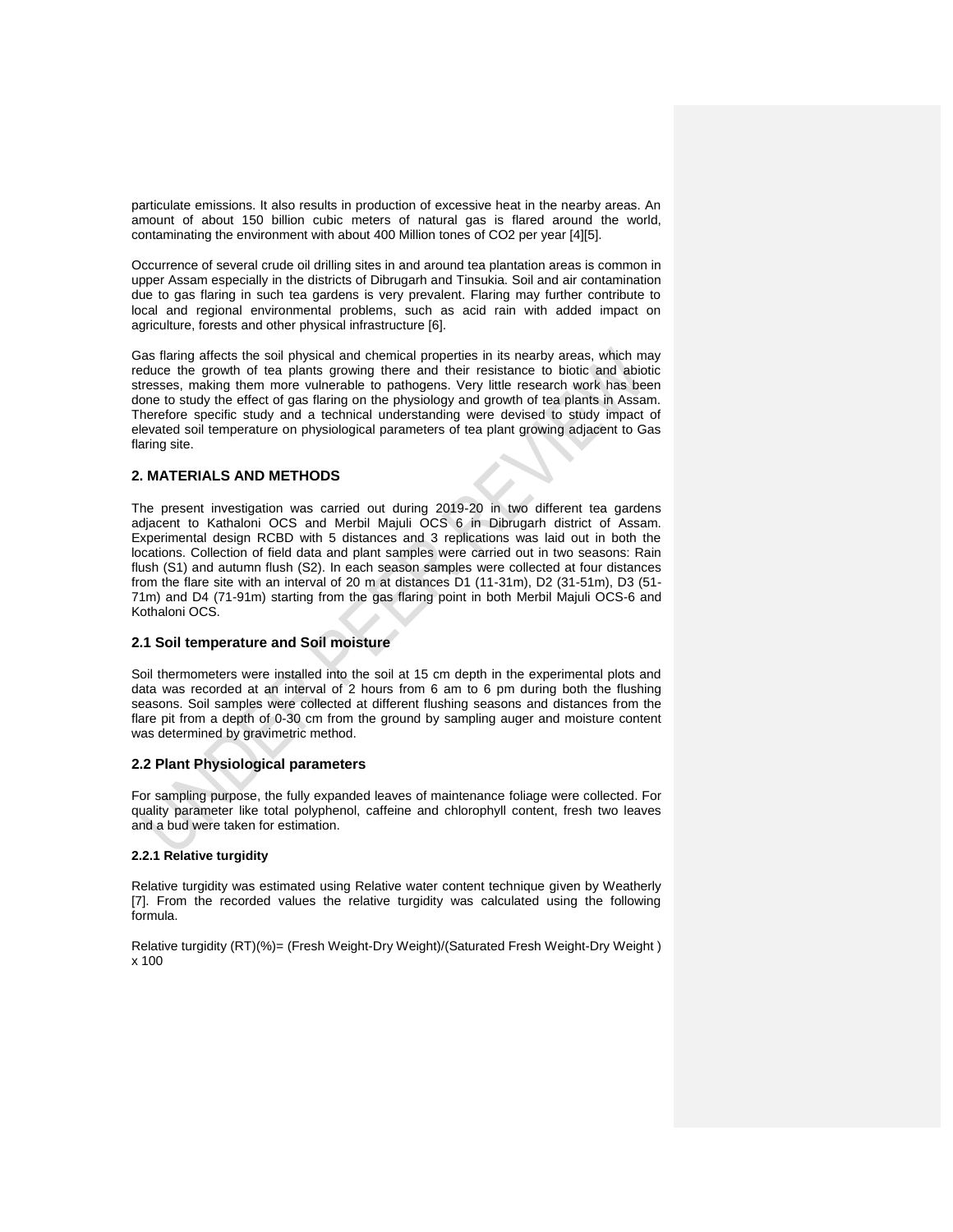#### **2.2.2 Water saturation deficit**

Water saturation deficit was estimated using Relative water content technique given by Weatherly [7]. From the recorded values the relative turgidity was calculated using the following formula.

Water saturation deficit (WSD)(%)= (Saturated Fresh Weight-Fresh Weight)/(Saturated Fresh Weight-Dry Weight )  $\times$ 100

#### **2.2.3 Stomatal count**

Stomatal count was estimated using Leaf impression method given by Beakbane and Mazumder [8]. The impression was taken from lower surface of fully expanded maintenance foliage using quick fix. The number of stomata per unit area of leaf was counted under high power microscope.

#### **2.2.4 Specific leaf weight**

Specific leaf weight was calculated by using the formula.

Specific Leaf Weight (SLW)(g/cm^2 )=(Dry Weight of leaves)/(Surface area of leaves (cm)

#### **2.2.5 Leaf area measurement**

Leaf area was determined using Millimeter graph paper method [9]. Leaf samples were taken and traced over graph paper and the grids covered by the leaves were counted to give the area.

#### **2.2.6 Chlorophyll content**

The extraction was done with methanol following the method of Taylor [10] to analyze chlorophyll pigments. The spectrophotometric observations of diluted solutions were recorded at wavelength 653 nm for chlorophyll-a and 666 nm for chlorophyll-b. The spectrophotometric values were converted into the actual quantities of chl-a and chl-b using the following formulas.

 $ChI-a = 15.65A666 - 7.34A653$ 

Chl-b = 27.05A653 – 11.21A666

#### **2.2.7 Caffeine content**

The caffeine estimation and purification was done using chloroform following the method of Rapić [11] from freshly collected sample of two leaves and a bud. The amount of caffeine was calculated by taking weight of fresh tea leaves and weight of crude caffeine in gram, and then the total caffeine in tea leaves was expressed in percentage.

### **2.2.8 Total polyphenol content**

Estimation of polyphenol was done using Folin-Ciocatteu reagent based on the reaction between phenols and an oxidizing agent phosphomolybdate which results in formation of blue complex [12]. The value of polyphenol was expressed in percentage.

**Comment [WU1]:** Remove this part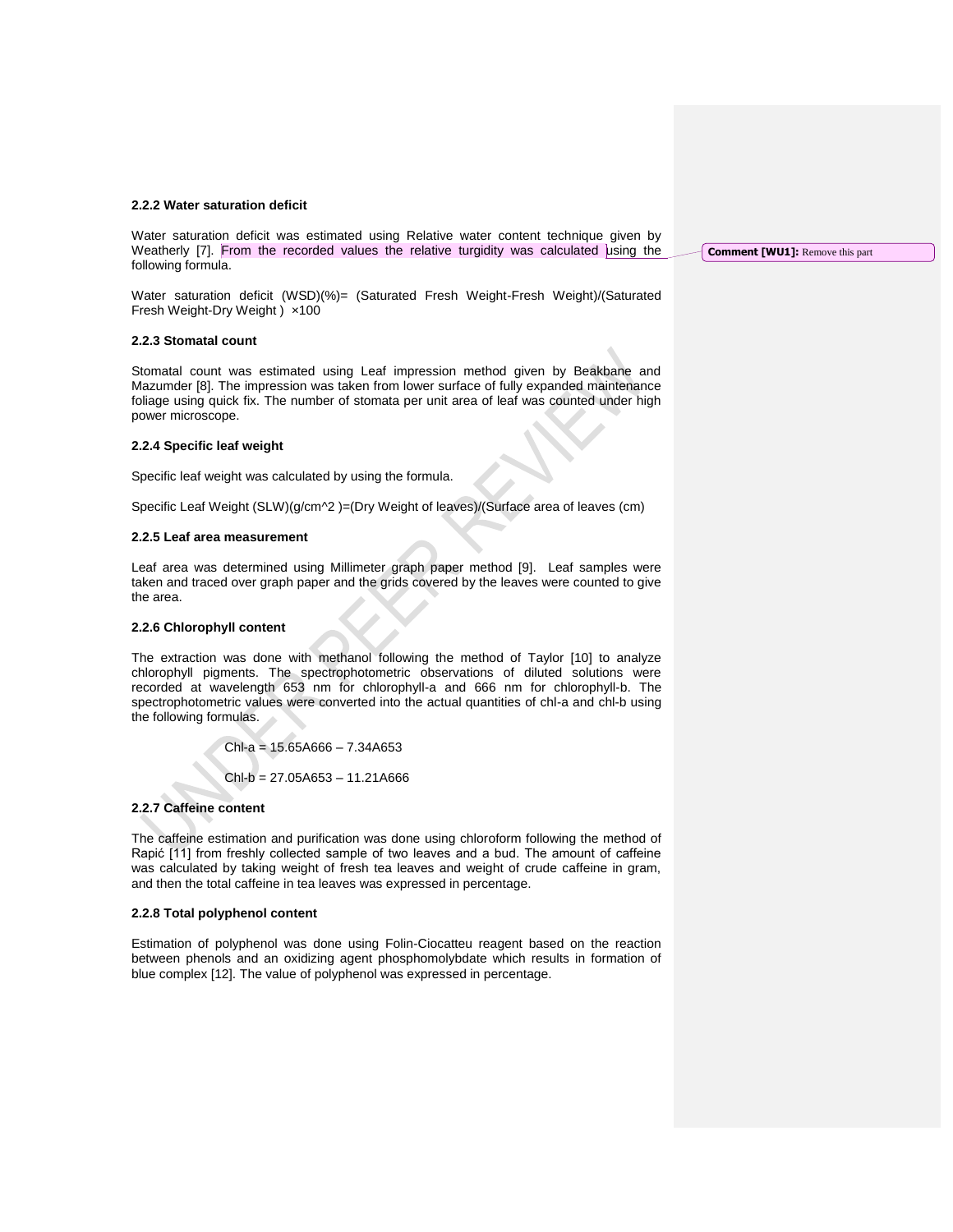### **2.2.9 Plucking point density**

The method used for counting plucking points was similar to the method described by Barua and Dutta [13]. A square grid of 50 x 50 cm<sup>2</sup> area was placed at the top of a bush selected at random within the experimental plot. The number of plucking points were counted and expressed in number per 50 x 50  $\text{cm}^2$  area.

# **3. RESULTS AND DISCUSSION**

#### **3.1 Soil moisture and soil temperature**

The estimation of soil moisture and temperature is critical to the understanding of land surface–atmosphere interactions. The study revealed that soil temperature varies significantly ( $P=0.05$ ) among the different distances from the flare pit. Higher light intensities were recorded in distance closer to the flare and it decreases on moving away from the flare [51]. Although the air temperature outside the boundary wall was relatively low due to the insulating effect of the concrete walls, the mean soil temperatures varied between 29.2°C and 25.23°C for D1 and DC in the in both the experimental field (Table 1 & 2). Since the flare intensity varies with distance from flare [51], it demarcates the increase in soil temperature in distance near the flare. The results fit the observation of [51][52][53][54].

The mean soil moisture level was also significantly (*P*=0.05) different in all the different distances from the flare as shown in Table 1 & 2. A rapid decline in soil moisture content was observed in distances closer to the flare from 15.35 % and 15.55 % in DC to 11.44 % and 11.74 % in D1 in Kothaloni and Merbil respectively. The decrease in soil moisture corresponds with the increase in soil temperature. The relationship between soil temperature and moisture follow an inverse relationship, i.e., when the soil temperature increases, the soil moisture decreases. Similar observation was also made by Lakshmi *et al*. [55] and Idso *et al*. [56] where it was inferred that soil temperature shows an increase that corresponds to a decrease in the soil moisture.

#### **3.2 Relative turgidity, water saturation deficit and chlorophyll content**

Relative water content (relative turgidity) is an important parameter used to estimate the water potential under stress condition [14]. The mean relative turgidity were significantly (P=0.05) different amongst seasons and different distances from the flare. Although the relative turgidity increases while going further from the flare, an initial leap was observed from D1 to D2 (Table 1 & 2). As Relative turgidity contains amount of available water in leaf, increasing stress causes to decreasing it. From such responses, it may be inferred that relative turgidity decreases with decrease in soil moisture content. [15]. Bansal and Nagarajans [16] and Clarke and Coig [17] showed that water stress-resistant cultivars have higher RWC, which is in agreement with the results of the present study.

In the present investigation, the relative turgidity was observed to be higher in rain flush as compared to autumn. This can be attributed to higher soil moisture content and atmospheric humidity in the rainy season as compared to autumn. The findings are in corroboration with work done by Morais *et al*. [18] where RWC values were significantly affected by the season with significant decrease in autumn.

Water saturation deficit is very common in the production of most crops and numerous studies have indicated that they can have substantial negative impacts on plant growth and [19]. There is some evidence that roots are the primary sensors of water deficit in the soil, causing the observed physiological and biochemical perturbations in the stems and the **Comment [WU2]:** Replace with - **in both the experimental fields**

**Comment [WU3]:** What is after and. Something is missing. Correct it.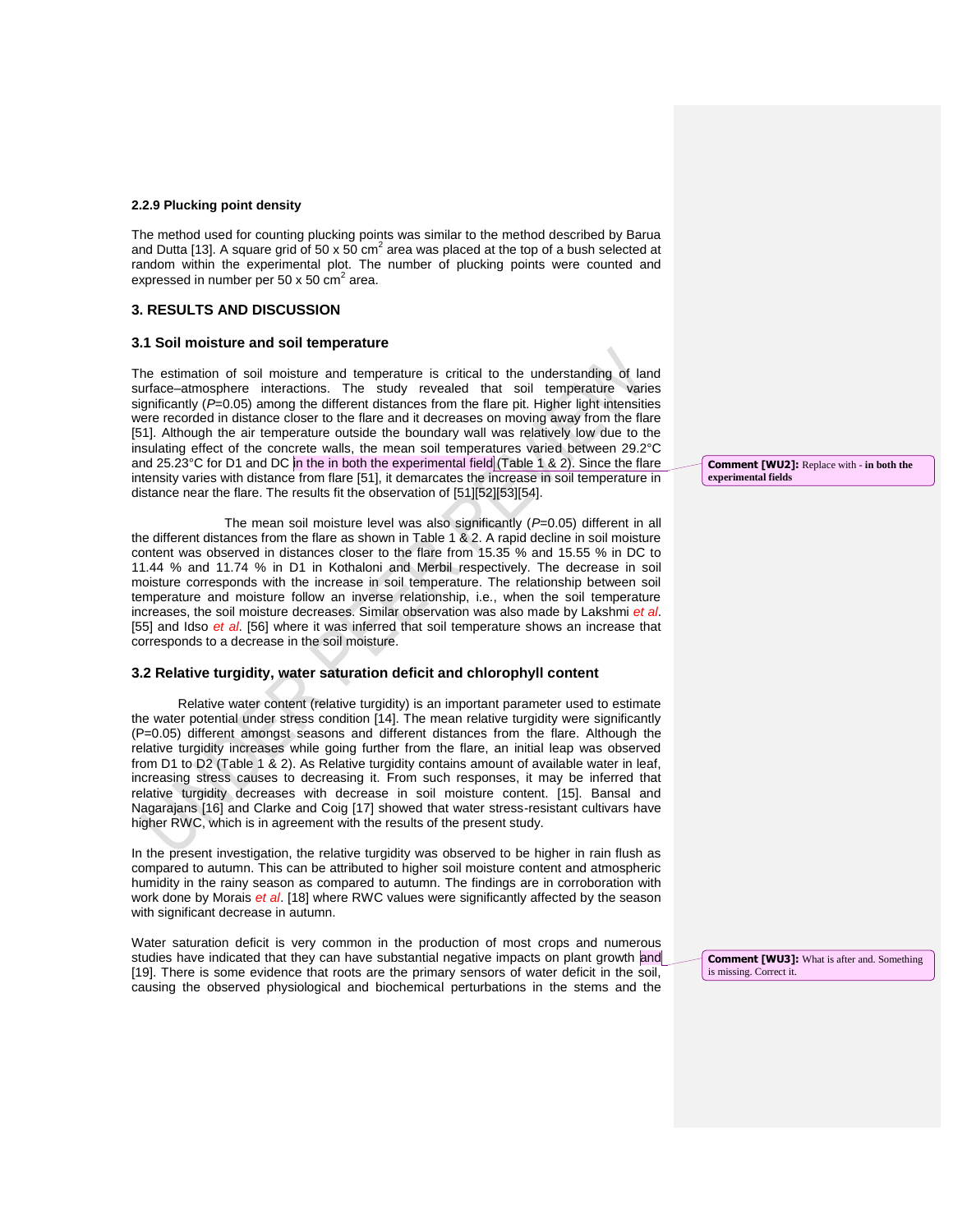decline in growth to be generally interconnected with changes in plant nutrition, carbon dioxide balance and water relations [20]. The mean water saturation deficit was significantly (P=0.05) different amongst different seasons and distances from the flare pit.

At low soil moisture levels, the water saturation deficit was recorded to be the highest with 20.37 % and 19.04 % at D1 as compared to 15.96 % and 14.51 % at DC (Table 1 & 2). Alireza *et al*. [20] observed that reduction of soil moisture content leads to increase in water saturation deficit which progressively inhibits plant growth. Aref *et al*. [15] reported that the cultivars having the lowest water saturation deficit were recommended as more tolerant to drought stress. Mean water saturation deficit was found to be higher in autumn than rain flushing season. The water saturation deficit is rapidly reduced with increase in soil moisture and higher relative humidity of air as observed in rainy season [18].

The leaf chlorophyll (chlorophyll a and b) was significantly (*P*=0.05) different amongst different seasons and distances from the flare pit. Chlorophyll decreased with increasing distance from the flare point and from rain flush to autumn flush. The chlorophyll content reduced with decreasing leaf water potential and relative leaf water content (Table 1 & 2).

Loss of chlorophyll reduces the amount of photons absorbed by leaves and can finally reduce photosynthesis rate and consequent increase in excitation energy, which may lead to reduction of oxygen, forming reactive oxygen species [21]. It is well established that photosynthetic pigments such as chlorophyll a and b are sensitive to high-temperature stress. Heat stress results in plant leaf pigment loss and significantly damages photosynthetic activities [22]. Total chlorophyll content was found to be significantly (*P*=0.05) higher in rain flush season than in autumn flush. The results in the present study are in conformity with the findings of Alireza et al. [20] where they reported that water stress (excess water and water deficit) significantly decreases leaf chlorophyll (chlorophyll a, b and total chlorophyll) concentrations. Water deficit can destroy the chlorophyll and prevent making it [23][24].

## **3.3 Stomatal count, leaf area measurement and specific leaf weight**

Stomata are the primary anatomical structures involved in water loss and gas exchange in plants. The study on stomatal count revealed that the mean stomatal count was significantly (P=0.05) different amongst different seasons and distances from the flare pit as shown in Table 1 & 2. With the increase in distance, the stomatal count increases along the distance. On the other hand stomatal count was found to decrease from rain to autumn season. Similar findings were observed by Tezara *et al*. [25] that reduction of leaf water content leads to reduction of stomatal frequency which progressively inhibits conductance and photosynthesis. Moreover, Khan *et al*. [26] also observed that low numbers of stomata may be attributed to higher drought stress as reported in other plants. As season changes major decrease in stomata occur, possibly due to occlusion of stomatal pores by wax or accumulation of abscisic acid as dormancy approaches for leaf senescence in autumn.

The mean leaf area measurement reduces with gradual decrease in distance from the flare and were significantly (*P*=0.05) different amongst different distances from the flare pit. The increase in water depletion levels of soil led to a significant decrease in the leaf area values of the tea plant at a significant level of 5% (Table 1 & 2). The reason for the reduction of leaf area with increased levels of water stress is the occurrence of reduction in the growth of the leaves due to the decrease in the process of division and elongation of cells as a result of the decrease in the relative water content of leaves. This was attributed to an increase in the leaf water pressure causing a reduction in the opening of stomata which reduces the process of carbon representation. Accordingly production of plant pigments including

**Comment [WU4]:** As per table 1 and 2 chlorophyll increased with increasing distance. Please correct it.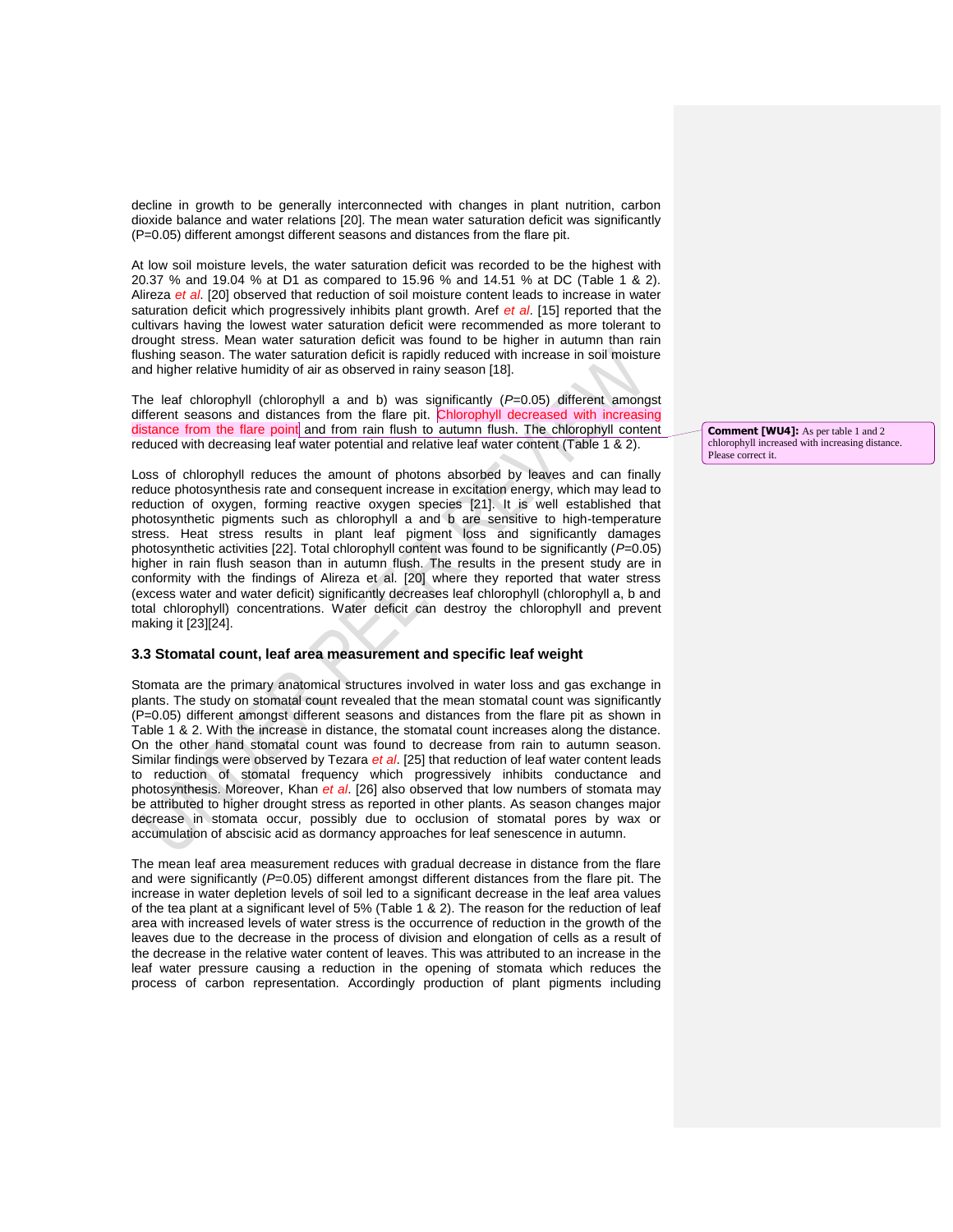chlorophyll reduces the production of carbohydrates which negatively affects the leaf area [27][28].

The mean specific leaf weight was significantly ( $P=0.05$ ) different amongst different seasons and distances from the flare pit. A notable reduction in the specific leaf weight was observed in distances closer to the flare. Dry weight of leaf and leaf area significantly decreased under drought and combined stress as compared to control (Table 1 & 2). Decrease in dry weight and leaf area leads to subsequent reduction in specific leaf weight. Similar observation was recorded by Misganaw *et al*. [29] where it was reported that heat and water stress affected the biomass of all alfalfa cultivars compared with the control and significantly reduced the shoot fresh weight and thus specific leaf weight.

### **3.4 Caffeine content**

Caffeine is the most studied at the molecular biochemistry level and is known to be regulated by light conditions, altitude and stress [30][31][32]. The present study confirmed that the amount of caffeine content decreases significantly (*P*=0.05) at distances closer to the flare and from rain to autumn season. Caffeine content ranged from 2.301 % to 3.333 % with increase in distances from the flare (Table 1 & 2). Caffeine was found to be highest in control distance. Season variation in caffeine was also observed with decrease in caffeine content from rain to autumn flush. Therefore it can be concluded from the above findings that reduction in the caffeine content takes place under increase in temperature, water deficit and change in harvestable season.

In an experiment conducted by Kumar *et al*. [30] it was reported that salinity and drought stress alter caffeine levels in young leaves of *Coffea canephora* by altering the caffeine degradation route and perhaps to a smaller extent even the regulation of transcripts of the genes involved in the biosynthesis pathway. Salinity and drought stress converge in similar physiological conditions in terms of water deficit.

#### **3.5 Total polyphenol content**

Significant (*P*=0.05) variation in total polyphenol content was recorded in tea bushes near the flare pit compared to the tea bushes in the control. Decrease in total polyphenol content was observed with season variation from rain to autumn in the tea bushes (Table 1 & 2). Phenolic compounds in fresh tea leaves are composed of predominantly flavan-3-ols (catechins) and flavonol glycosides and phenolic [33][34]. In a study by Caffin *et al*. [35], the levels of EGCG and ECG, the main catechin gallates in tea flushes, were higher in the leaves harvested in warmer months in Australia. The authors suggested that fresh leaves harvested during warmer months contained higher catechin gallate levels and had greater potential for making high quality BT than those harvested at other times of the year.

Investigation the effect of manufacturing season on the antimicrobial activity of tea Chou *et al*. [36], found that the catechin content in tea leaves varied with season; and the tea product made from tea leaves harvested in summer exhibited the strongest antimicrobial activity due to the highest content of catechin. Similar experiment conducted by Ghabru and Sud [37] reported that the samples of summer flush season invariably had high level of TP. It could be due to the fact that high temperature and longer day time during summer flush season may help tea shoots to accumulate higher level of TP. The levels of total phenolics in fresh tea shoots were reported to be lower in cooler months that increased throughout the warmer months [38].

#### **3.6 Plucking point density**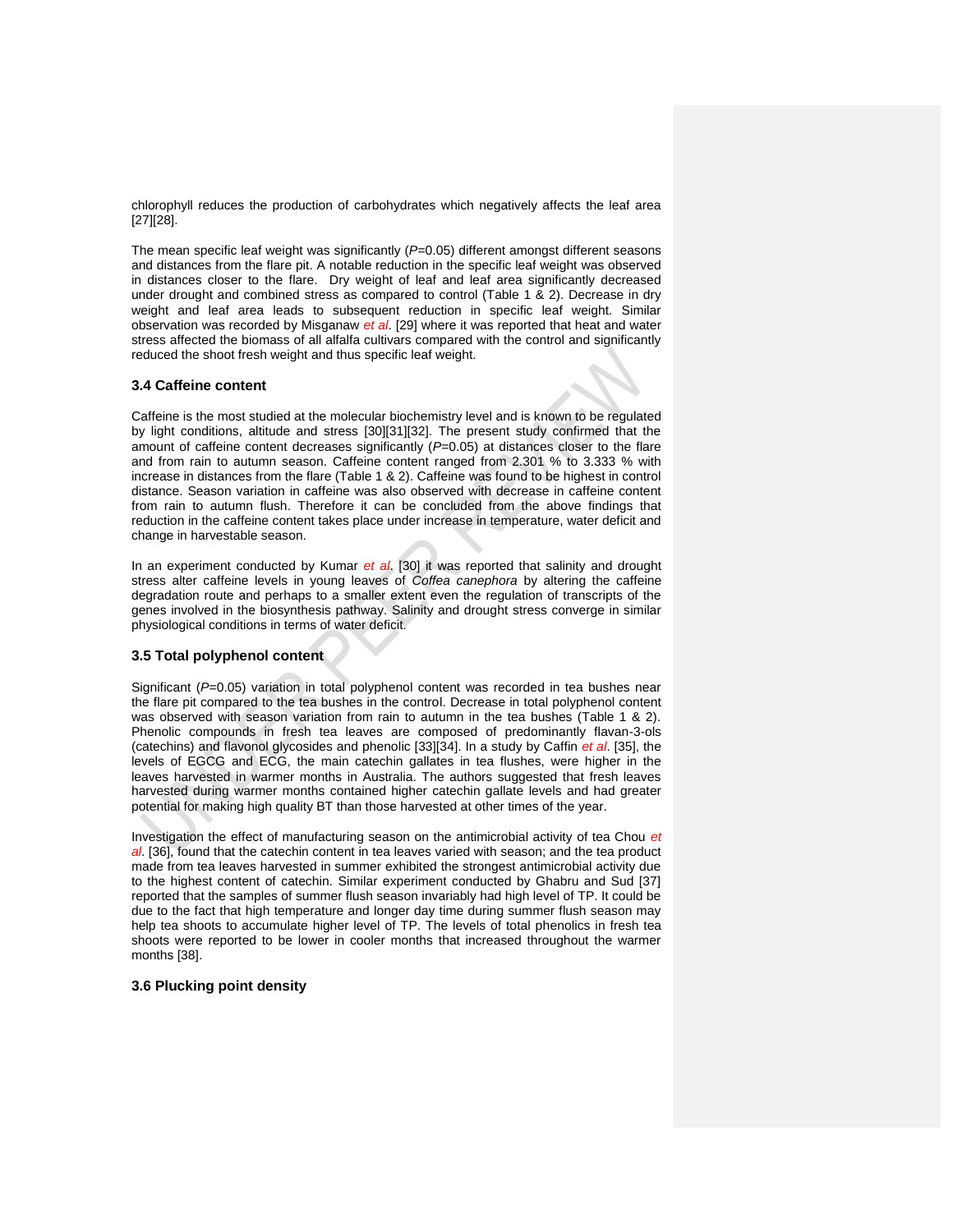The plucking point density was significantly ( $P=0.05$ ) different among the different distances studied and also significantly (P=0.05) different between the seasons. However, the distance x season interaction was not significant. The plucking point density of tea bushes observed was reduced with seasonal variation and increase in heat and water stress caused by close proximity to the flare (Table 1 & 2).

Variations between seasons result from the effect of climate on shoot growth rates influenced by air and soil temperatures and rainfall, saturation deficit of the air being the dominant factor [39][40]. Kumar and Bera [41] reported that the field observations from their experiment have shown that the density of dormant shoots are less during periods of higher leaf yield (rush crop) and high during periods of lower leaf yield.

An increase in water availability results in a significant increase in growth of potted tea plants on the basis of both plant height and new leaves [42]. Altered water availability is a key driver of plant performance [43][44] and significantly impacts both growth and secondary metabolite concentrations of tea plants [43] [45][46][47][48].

The reduced growth of plants under drought treatment in this study concurs with the widely accepted recognition that lower soil moisture content reduces photosynthesis, growth and survivability of plants [49][50].

| <b>Dista</b><br>nces                | Soil<br>tempe<br>rature<br>$(^{\circ}C)$ |                                  | Soil<br>moist<br>ure<br>$(\%)$ |                     | Relati<br>ve<br>turgidi<br>ty<br>$(\%)$ |                   | Water<br>satura<br>tion<br>deficit<br>(%) |                                             | <b>Stoma</b><br>tal<br>count<br>(stom<br>ata<br>$mm-2$ |                      | <b>Specif</b><br>ic leaf<br>weigh<br>t<br>(g cm̄<br><sup>2</sup> ) |                                    | Leaf<br>area<br>$(cm-2)$       |                   | <b>Chlor</b><br>ophyll<br>conte<br>nt<br>(mg<br>$g-1)$ |                                             | Caffei<br>ne<br>conten<br>t<br>$(\%)$ |                            | Total<br>polyp<br>henol<br>conte<br>nt<br>$(\%)$ |                                                               | <b>Plucki</b><br>ng<br>point<br>densit<br>у |                         |
|-------------------------------------|------------------------------------------|----------------------------------|--------------------------------|---------------------|-----------------------------------------|-------------------|-------------------------------------------|---------------------------------------------|--------------------------------------------------------|----------------------|--------------------------------------------------------------------|------------------------------------|--------------------------------|-------------------|--------------------------------------------------------|---------------------------------------------|---------------------------------------|----------------------------|--------------------------------------------------|---------------------------------------------------------------|---------------------------------------------|-------------------------|
|                                     | S<br>1                                   | S<br>$\overline{2}$              | S<br>$\mathbf{1}$              | S<br>$\overline{2}$ | S<br>1                                  | S<br>$\mathbf{2}$ | S<br>1                                    | S<br>$\mathbf{2}$                           | S<br>1                                                 | S<br>$\overline{2}$  | S<br>1                                                             | S<br>$\mathbf{2}$                  | S<br>1                         | S<br>$\mathbf{2}$ | S<br>1                                                 | S<br>$\mathbf{2}$                           | S<br>1                                | S <sub>2</sub>             | S<br>1                                           | S<br>$\overline{2}$                                           | $\mathbf{s}$<br>1                           | S<br>$\overline{2}$     |
| D <sub>1</sub><br>$(11 - 31)$<br>m) | 2<br>9.<br>3                             | $\overline{2}$<br>9.<br>$\Omega$ | $\overline{1}$<br>1.<br>5      | 1.<br>3<br>7        | 8<br>6.<br>3<br>7                       | 7<br>2.<br>8<br>7 | 1<br>3.<br>6<br>$\overline{2}$            | $\overline{2}$<br>7.<br>1<br>$\overline{2}$ | $\overline{2}$<br>1.<br>3<br>3                         | 20<br>$\cdot$ 3<br>3 | 0.<br>$\Omega$<br>0<br>8                                           | $\mathbf{0}$<br>$\Omega$<br>0<br>7 | 3<br>6.<br>6<br>6              | 3<br>3.<br>9<br>1 | 0.<br>9<br>9<br>7                                      | 0.<br>9<br>$\overline{2}$<br>$\overline{7}$ | 2.<br>3<br>2<br>1                     | 2.<br>28<br>$\Omega$       | $\overline{2}$<br>2.<br>$\overline{2}$<br>3      | $\overline{2}$<br>0.<br>9<br>7<br>3                           | 3<br>2.<br>$\Omega$                         | 3<br>0.<br>$\mathbf{0}$ |
| D <sub>2</sub><br>$(31 - 51)$<br>m) | $\overline{2}$<br>9.<br>0                | 2<br>9.<br>3                     | 1<br>2.<br>9<br>4              | 1<br>1.<br>6<br>9   | 9<br>0.<br>$\overline{2}$<br>5          | 7<br>6.<br>1<br>8 | 9.<br>7<br>4                              | $\overline{2}$<br>3.<br>8<br>1              | $\overline{2}$<br>1.<br>3<br>3                         | 20<br>.3<br>3        | 0.<br>$\mathbf 0$<br>$\Omega$<br>8                                 | 0.<br>0<br>0<br>6                  | $\overline{4}$<br>3.<br>7<br>3 | 3<br>8.<br>5<br>6 | 1.<br>1<br>6<br>7                                      | 1.<br>1<br>5<br>$\Omega$                    | 2.<br>4<br>3<br>7                     | 2.<br>38<br>3              | $\overline{2}$<br>2.<br>4<br>7<br>0              | $\overline{2}$<br>1.<br>$\overline{2}$<br>3<br>$\overline{7}$ | 3<br>4.<br>$\Omega$                         | 3<br>2.<br>3            |
| D <sub>3</sub><br>$(51 - 71)$<br>m) | $\overline{2}$<br>7.<br>7                | $\overline{2}$<br>7.<br>7        | 1<br>2.<br>3                   | 1<br>2.<br>3        | 8<br>9.<br>1                            | 7<br>8.<br>9      | 1<br>1.<br>3                              | $\overline{2}$<br>1.<br>5                   | $\overline{2}$<br>1.<br>3                              | 20<br>.3<br>3        | 0.<br>$\mathbf 0$<br>1                                             | 0.<br>$\mathbf 0$<br>0             | 4<br>5.<br>5                   | 4<br>4.<br>3      | 1.<br>5<br>8                                           | 1.<br>3<br>8                                | 2.<br>9<br>0                          | 2.<br>55<br>$\overline{7}$ | $\overline{2}$<br>3.<br>$\overline{2}$           | $\overline{2}$<br>2.<br>3                                     | 3<br>8.<br>$\mathbf 0$                      | 3<br>4.<br>0            |

**Table 1. Effect of gas flaring on soil temperature, soil moisture and plant physiological parameters of tea (Kothaloni OCS)**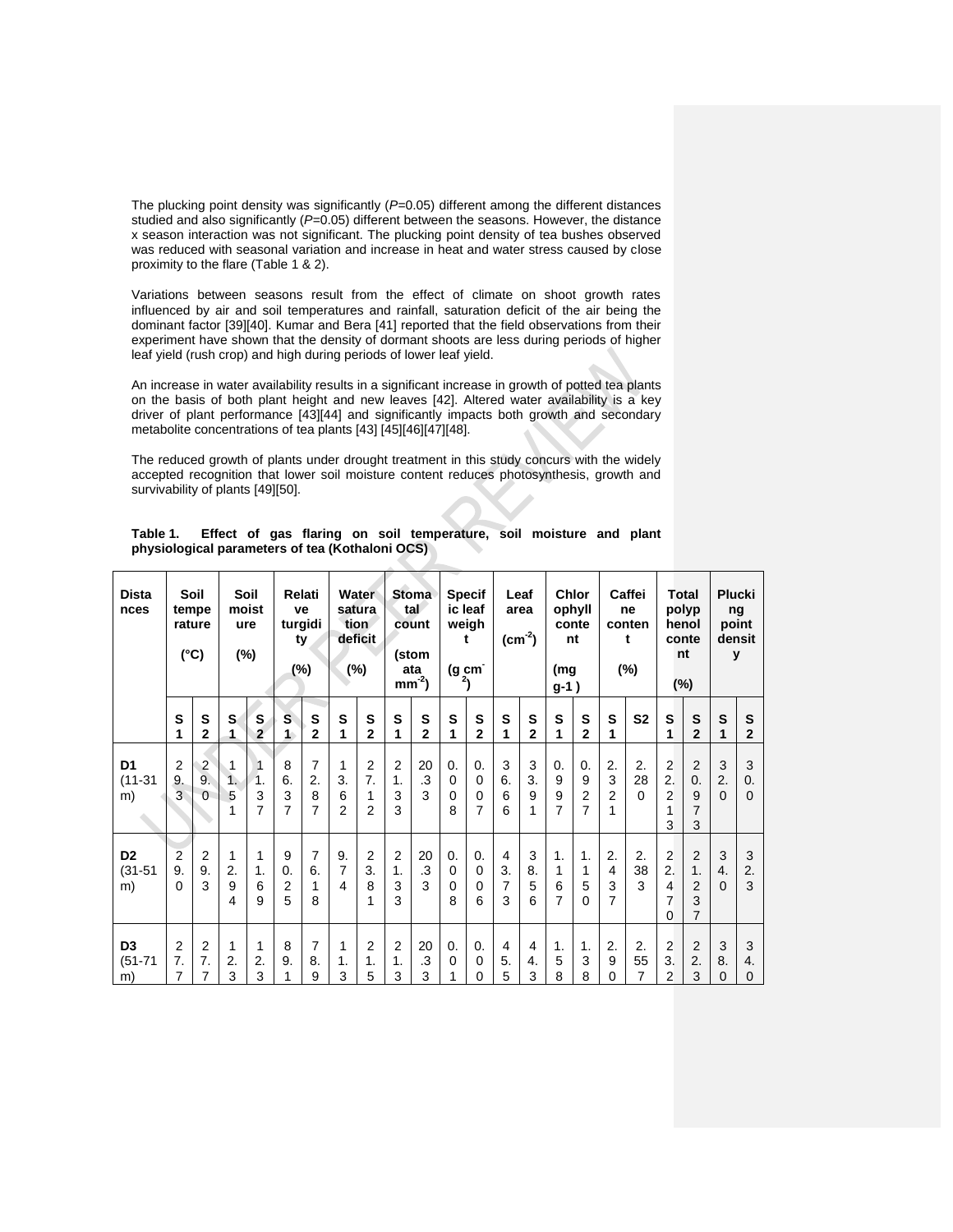|                                  |                           |                                  | 4                              | 0                 | 1                 | 3                 | 0                                  | 4                              | 3                                                     |               | 0                           | 9                                  | 7                 | 9                                                    | 3                 | 7                                                  | 3                                     |                      | 0<br>7                                           | 2<br>3                                            |                                     |              |
|----------------------------------|---------------------------|----------------------------------|--------------------------------|-------------------|-------------------|-------------------|------------------------------------|--------------------------------|-------------------------------------------------------|---------------|-----------------------------|------------------------------------|-------------------|------------------------------------------------------|-------------------|----------------------------------------------------|---------------------------------------|----------------------|--------------------------------------------------|---------------------------------------------------|-------------------------------------|--------------|
| D4<br>$(71-91)$<br>m)            | 2<br>7.<br>3              | $\overline{2}$<br>7.<br>3        | 1<br>5.<br>$\overline{2}$<br>1 | 1<br>4.<br>2<br>5 | 8<br>9.<br>6<br>4 | 7<br>8.<br>4<br>1 | 1<br>1.<br>$\mathbf 0$<br>$\Omega$ | 2<br>1.<br>$\Omega$<br>2       | $\overline{2}$<br>1.<br>3<br>3                        | 20<br>.6<br>7 | 0.<br>$\Omega$<br>1<br>1    | 0.<br>$\mathbf 0$<br>1<br>$\Omega$ | 4<br>9.<br>6<br>5 | $\overline{4}$<br>8.<br>9<br>$\overline{\mathbf{4}}$ | 2.<br>1<br>9<br>3 | 2.<br>$\mathbf 0$<br>8<br>7                        | 3.<br>$\overline{2}$<br>4<br>$\Omega$ | 3.<br>16<br>$\Omega$ | $\overline{2}$<br>3.<br>3<br>$\overline{2}$<br>0 | $\overline{2}$<br>2.<br>8<br>3<br>3               | $\overline{4}$<br>0.<br>$\Omega$    | 3<br>8.<br>3 |
| $D_{C}$<br>$(150 -$<br>170<br>m) | $\overline{2}$<br>6.<br>7 | $\overline{2}$<br>7.<br>$\Omega$ | 1<br>5.<br>3<br>8              | 1<br>5.<br>3<br>2 | 8<br>9.<br>8<br>6 | 7<br>9.<br>1<br>6 | $\mathbf{1}$<br>0.<br>3<br>4       | $\overline{2}$<br>1.<br>5<br>8 | $\overline{2}$<br>$\mathbf{0}$<br>6<br>$\overline{7}$ | 22<br>.3<br>3 | 0.<br>$\mathbf 0$<br>1<br>2 | 0.<br>$\mathbf 0$<br>1<br>$\Omega$ | 5<br>0.<br>6<br>6 | 5<br>0.<br>6<br>6                                    | 2.<br>3<br>4<br>3 | 2.<br>$\overline{2}$<br>$\overline{7}$<br>$\Omega$ | 3.<br>$\overline{4}$<br>1<br>7        | 3.<br>25<br>$\Omega$ | $\overline{\mathbf{c}}$<br>3.<br>4<br>8<br>7     | $\overline{2}$<br>3.<br>$\Omega$<br>6<br>$\Omega$ | $\overline{4}$<br>2.<br>$\mathbf 0$ | 4<br>1.<br>0 |
| <b>CD</b><br>(facto<br>r D)      | 0.6                       |                                  | 1.88                           |                   | 2.45              |                   | 2.41                               |                                | 0.45                                                  |               | 0.002                       |                                    |                   | 8.507                                                |                   | 0.115                                              |                                       | 0.046                |                                                  | 0.848                                             | 1.218                               |              |
| <b>CD</b><br>(facto<br>rS        | N/A                       |                                  | N/A                            |                   | 1.55              |                   | 1.53                               |                                | 0.29                                                  |               |                             | 0.001                              |                   | N/A                                                  |                   | 0.073                                              | 0.029                                 |                      | 0.536                                            |                                                   | 0.770                               |              |

*\*Significant at 5% probability level*

**Table 2. Effect of gas flaring on soil temperature, soil moisture and plant physiological parameters of tea (Merbil Majuli OCS-6)**

| <b>Dista</b><br>nces                | Soil<br>tempe<br>rature        |                                       | Soil<br>moist<br>ure      |                                          | <b>Relativ</b><br>e<br>turgidi<br>ty<br>(%) |                                | Water<br>satura<br>tion<br>deficit<br>$(\%)$ |                          | Stoma<br>tal<br>count<br>(stoma<br>ta mm<br>2۱ |                     | <b>Specif</b><br>ic leaf<br>weigh<br>t<br>$(g \, cm)$<br>z۱ |                             | Leaf<br>area<br>$(cm-2)$ |                     | <b>Chlor</b><br>ophyll<br>conte<br>nt |                         | Caffei<br>ne<br>conten<br>t |                | <b>Total</b><br>polyp<br>henol<br>conte<br>nt |                                | <b>Plucki</b><br>ng<br>point<br>densit<br>у |                                |
|-------------------------------------|--------------------------------|---------------------------------------|---------------------------|------------------------------------------|---------------------------------------------|--------------------------------|----------------------------------------------|--------------------------|------------------------------------------------|---------------------|-------------------------------------------------------------|-----------------------------|--------------------------|---------------------|---------------------------------------|-------------------------|-----------------------------|----------------|-----------------------------------------------|--------------------------------|---------------------------------------------|--------------------------------|
|                                     | S<br>1                         | S<br>$\overline{2}$                   | S                         | S<br>$\overline{2}$                      | S <sub>1</sub>                              | S<br>$\overline{2}$            | S<br>1                                       | S<br>$\mathbf{2}$        | S <sub>1</sub>                                 | S<br>$\overline{2}$ | S<br>1                                                      | S<br>$\overline{2}$         | S<br>1                   | S<br>$\overline{2}$ | S<br>1                                | S<br>$\overline{2}$     | S<br>1                      | S <sub>2</sub> | S<br>1                                        | S<br>$\overline{2}$            | S<br>1                                      | S<br>$\mathbf{2}$              |
| D <sub>1</sub><br>$(11 - 31)$<br>m) | 2<br>9.<br>3<br>3              | 3<br>$\overline{0}$ .<br>3<br>3       | $\overline{1}$<br>1.<br>7 | $\mathbf{1}$<br>$\mathbf{1}$ .<br>9<br>3 | 83<br>.3<br>3                               | 8<br>0.<br>9<br>5              | 1<br>6.<br>6<br>6                            | 1<br>9.<br>$\Omega$<br>4 | 17<br>0.<br>$\Omega$                           | 1<br>6.<br>0<br>0   | 0.<br>$\Omega$<br>0<br>7                                    | $\mathbf{0}$<br>0<br>0<br>7 | 3<br>1.<br>6<br>1        | 3<br>1.<br>1<br>5   | 0.<br>5<br>5                          | 0.<br>4<br>8            | 1.<br>$\overline{4}$<br>4   | 1.<br>32       | $\overline{2}$<br>2.<br>$\overline{2}$<br>4   | $\overline{2}$<br>1.<br>0<br>9 | $\overline{2}$<br>2.<br>0<br>0              | $\overline{2}$<br>1.<br>0<br>0 |
| D <sub>2</sub><br>$(31 - 51)$<br>m) | $\overline{2}$<br>8.<br>6<br>6 | $\overline{2}$<br>9.<br>$\Omega$<br>0 | 1<br>2.<br>3<br>2         | $\mathbf{1}$<br>2.<br>3<br>0             | 84<br>$\cdot$ 1<br>$\overline{7}$           | 8<br>1.<br>$\overline{2}$<br>8 | 1<br>5.<br>8<br>$\overline{2}$               | 1<br>8.<br>7             | 18<br>0.<br>$\Omega$                           | 1<br>6.<br>0<br>0   | 0.<br>$\mathbf 0$<br>$\Omega$<br>7                          | $\mathbf{0}$<br>0<br>0<br>7 | 3<br>2.<br>1<br>7        | 3<br>2.<br>0<br>4   | 0.<br>6<br>$\overline{2}$             | 0.<br>5<br>$\mathbf{1}$ | 2.<br>6<br>6                | 1.<br>98       | $\overline{2}$<br>2.<br>5<br>1                | $\overline{2}$<br>1.<br>0<br>6 | $\overline{2}$<br>3.<br>0<br>0              | $\overline{2}$<br>2.<br>0<br>0 |
| D <sub>3</sub><br>$(51 - 71)$<br>m) | $\overline{2}$<br>7.<br>3      | $\overline{2}$<br>7.<br>6             | 1<br>2.<br>8              | 1.<br>$\overline{7}$<br>5                | 84<br>$\overline{.7}$<br>6                  | 8<br>2.<br>2                   | 1<br>5.<br>2                                 | 1<br>7.<br>7             | 19<br>0.<br>0                                  | 1<br>8.<br>0        | 0.<br>$\Omega$<br>1                                         | 0.<br>$\mathbf 0$<br>1      | 3<br>2.<br>6             | 3<br>1.<br>6        | 0.<br>7<br>6                          | 0.<br>6<br>8            | 2.<br>6<br>4                | 2.<br>22       | $\overline{2}$<br>3.<br>2                     | $\overline{2}$<br>2.<br>3      | $\overline{2}$<br>4.<br>0                   | 2<br>2.<br>0                   |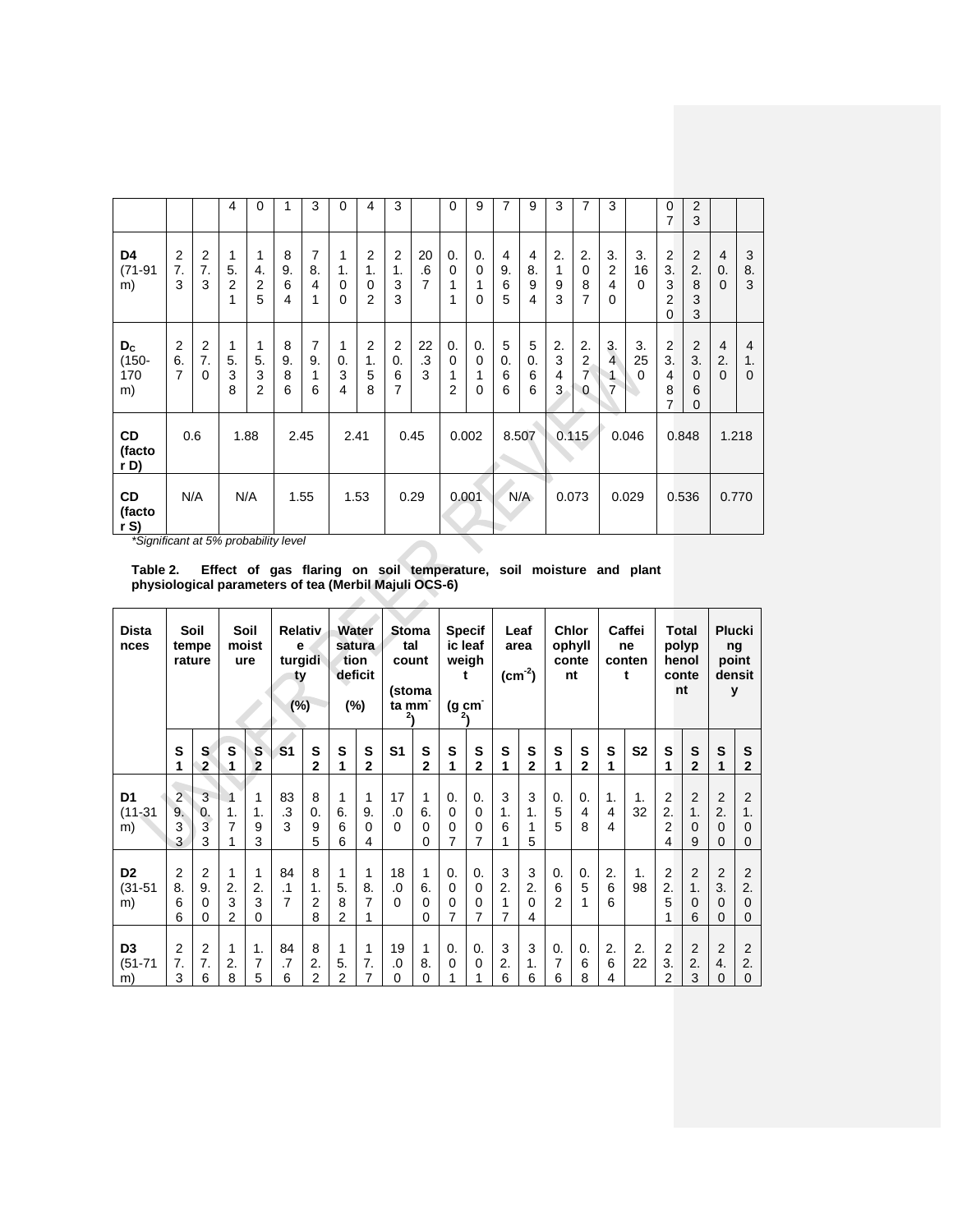|                                      | 3                                           | 6                                           | 8                 |                              |               | 5                               | 3                              | 4                 |                      | 0                              | 0                           | 0                            | $\mathbf 0$       | 8                           |              |              |              |          | 7                              | 5                                           | $\mathbf 0$                                     | $\mathbf{0}$                          |
|--------------------------------------|---------------------------------------------|---------------------------------------------|-------------------|------------------------------|---------------|---------------------------------|--------------------------------|-------------------|----------------------|--------------------------------|-----------------------------|------------------------------|-------------------|-----------------------------|--------------|--------------|--------------|----------|--------------------------------|---------------------------------------------|-------------------------------------------------|---------------------------------------|
| D4<br>$(71-91)$<br>m)                | 2<br>6.<br>3<br>3                           | $\overline{2}$<br>6.<br>6<br>6              | 1<br>5.<br>4<br>7 | $\mathbf{1}$<br>4.<br>1<br>6 | 85<br>.8<br>9 | 8<br>4.<br>$\Omega$<br>$\Omega$ | 1<br>4.<br>4<br>$\mathbf 0$    | 1<br>5.<br>9<br>9 | 20<br>.0<br>$\Omega$ | 1<br>9.<br>0<br>0              | 0.<br>0<br>1<br>0           | 0.<br>0<br>1<br>0            | 3<br>2.<br>8<br>4 | 3<br>2.<br>5<br>0           | 0.<br>9<br>9 | 0.<br>7<br>7 | 2.<br>6<br>4 | 2.<br>30 | $\overline{2}$<br>3.<br>3<br>6 | $\overline{2}$<br>2.<br>8<br>$\overline{2}$ | $\overline{2}$<br>4.<br>0<br>$\mathbf 0$        | $\overline{2}$<br>3.<br>$\Omega$<br>0 |
| $D_{\rm C}$<br>$(150 -$<br>170<br>m) | $\overline{2}$<br>5.<br>$\overline{2}$<br>3 | $\overline{2}$<br>6.<br>$\overline{2}$<br>2 | 1<br>5.<br>5<br>5 | $\mathbf{1}$<br>4.<br>2<br>6 | 86<br>.7<br>7 | 8<br>5.<br>7<br>8               | 1<br>3.<br>$\overline{2}$<br>3 | 1<br>4.<br>5<br>1 | 21<br>0.<br>$\Omega$ | $\overline{2}$<br>0.<br>0<br>0 | 0.<br>$\mathbf 0$<br>1<br>0 | 0.<br>0<br>$\mathbf{1}$<br>0 | 3<br>3.<br>6<br>5 | 3<br>3.<br>1<br>$\mathbf 0$ | 0.<br>9<br>9 | 0.<br>7<br>8 | 2.<br>7<br>4 | 2.<br>36 | $\overline{2}$<br>3.<br>4<br>0 | $\overline{2}$<br>2.<br>8<br>3              | $\overline{2}$<br>6.<br>$\Omega$<br>$\mathbf 0$ | $\overline{2}$<br>4.<br>0<br>$\Omega$ |
| CD<br>(facto<br>r D)                 | 0.857                                       |                                             | 1.742             |                              | 1.020         |                                 | 1.430                          |                   | 0.813                |                                | 0.002                       |                              | 0.808             |                             | 0.145        |              |              | 0.684    | 0.936                          |                                             | 0.772                                           |                                       |
| CD<br>(facto<br>rS                   | N/A                                         |                                             | N/A<br>0.720      |                              |               | 1.010                           | 0.575                          |                   |                      | 0.001                          |                             | N/A                          |                   | 0.102                       |              | N/A          | 0.662        |          | 0.553                          |                                             |                                                 |                                       |

*\*Significant at 5% probability level*

# **4. CONCLUSION**

Increase in the soil temperature and reduced soil moisture due to proximity to gas flare caused a gradual decline in relative turgidity, stomatal count, specific leaf weight, leaf area measurement, chlorophyll content, caffeine content, total polyphenol content, plucking point density but an increase in water saturation deficit in the tea bushes growing in the area. All the plant physiological and growth parameters under the study were recorded to be higher in rain flush than autumn flush except water saturation deficit which was higher in the autumn flushing season.

## **REFERENCES**

1. Holcomb ED. Gas, Natural. Kirk-Othmar Encyclopedia of Chemical Technology. 1966;10(2).

2. Ghadyanlou F, Vatani A. Flare gate recovery methods for olefin plants. Chemical Engineering. 2015;122(5):66-70.

3. Canadian Association of Petroleum Producers. Flaring & venting. 2012. Accessed 26 June 2020. Available: http://www.capp.ca/environmentCommunity/airClimateChange/ Pages/FlaringVenting.aspx

4. Andersen RD, Assembayev DV, Bilalov R, Duissenov D, Shutemov D. Efforts to reduce flaring and venting of natural gas worldwide. Journal of hazardous materials. Trondheim. TPG 4140. 2012.

5. Abdulrahman AO, Huisingh D, Hafkamp W. Simulation and evaluation of flare gas recovery unit foe refineries. Journal of Cleaner Production. 2015;98:116-122.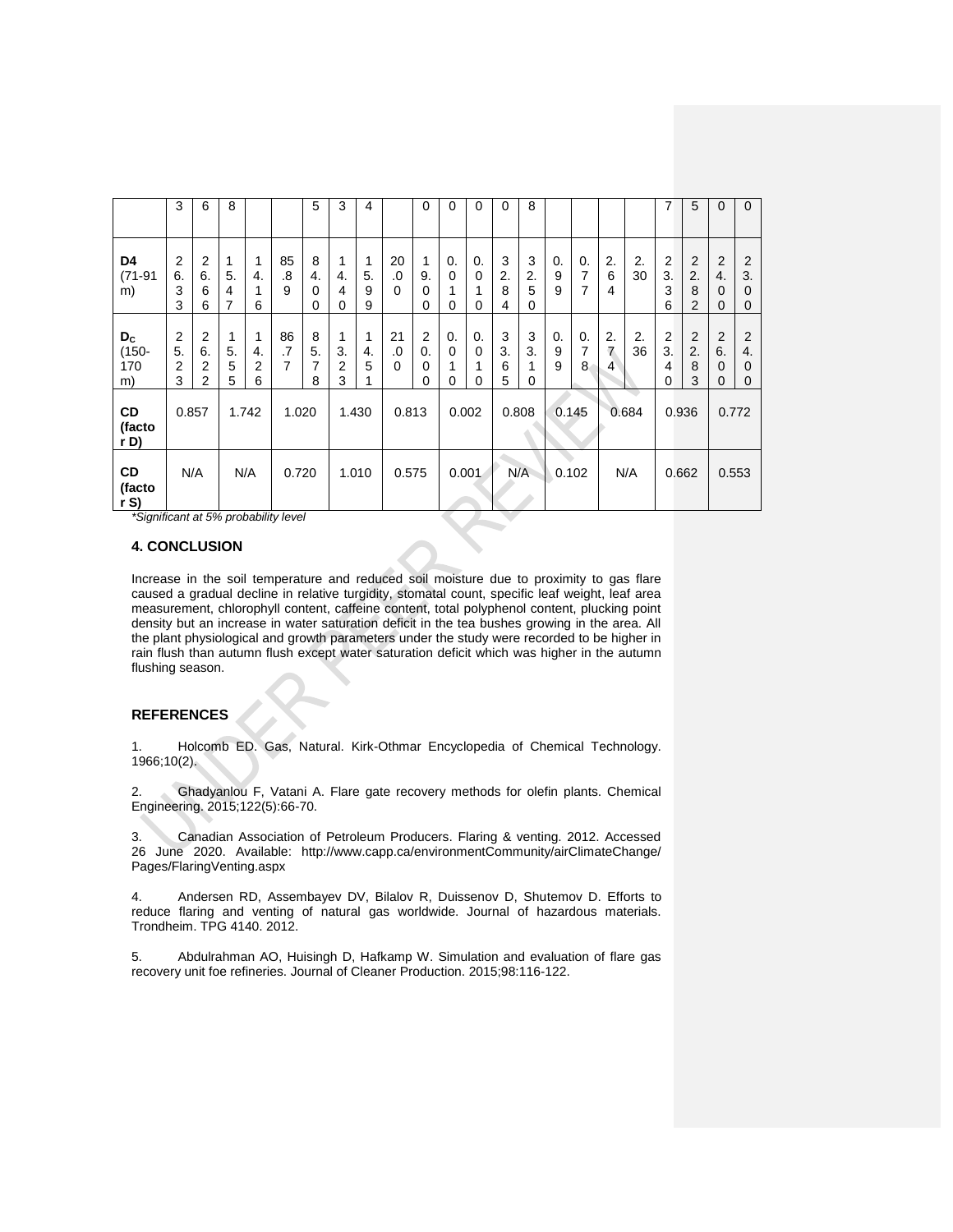6. Christiansen AC, Haugland T. Gas Flaring and Global Public Goods. Fridtj of Nansen Institute (FNI), Lysaker. 2001;Pp.34.

Weatherly PE. Studies in the water relations of the cotton plant. New Phytol. 1950;49:81-97.

8. Beakbane AB, Majumder PK. A Relationship Between Stomatal Density and Growth Potential in Apple Rootstocks. Journal of Horticultural Science. 1975;50(4):285-289.

9. Pandey SK, Singh H. A simple, cost- effective method for leaf area estimation. Journal of botany. 2011;(3):1-6.

10. Taylor S, Baker D, Owuor P, Orchard J, Othieno C, Gay C. A model for predicting black tea quality from the carotenoid and chlorophyll composition of fresh green tea leaf. Journal of the science of Food and Agriculture. 1992;58(2):185-191.

11. Rapić V. Postupci priprave i izolacije organskih spojeva. Školska knjiga, Zagreb.

12. Bray HC, Thorpe WV. Analysis of phenolic compounds of interest in metabolism. Methods of Biochemical Analysis. 1954;1:27-52.

13. Baruah DN, Dutta KN. Distribution of shoots on the plucking surface of a tea bush and its relation to spacing. Two and A Bud. 1973;18:8-11.

14. Kumar R, Malaiya S, Shrivastava MN. Evaluation of morpho-physiological traits associated with drought tolerance in rice. Indian J. Plant Physiol. 2004;9:305-307.

15. Aref S, Ahmad RG. The Effect of Drought Stress on Water Relations, Chlorophyll Content and Leaf Area in Canola Cultivars (Brassica napus L.). Electronic Journal of Biology. 2011;7(3):49-53.

16. Bansal KC, Nagarajans, S. Measurment of desiccation tolerance in potato leaves. Indian J. Plant Physol. 1983;264:418-420.

17. Clarke JM, Coig MC. Leaf diffeusive resistance, surface temperature, osmotic potential and CO2 assimilation capability as indicators of drought intensity in rape. Canadian journal of plant science. 1982;67:785-789.

18. Morais MC, Cabral JA, Gonçalves B. Seasonal variation in the leaf physiology of cooccurring invasive (Hakea sericea) and native (Pinus pinaster) woody species in a Mediterranean-type ecosystem. Forest Ecology and Management. 2020;480.

19. Carrow RN. Drought resistant aspects of turf grass in the southeast: Root-shoot responses. Crop Sci. 1996;36:687-694.

20. Alireza P, Mohammad RS, Saeed ZS, Seyed AM, Reza D, Abbas S. Effect of water stress on leaf relative water content, chlorophyll, proline and soluble carbohydrates in Matricaria chamomilla L. Journal of Medicinal Plants Research. 2011;1:2483-2488.

21. Bosch SM, Alegre L. Changes in carotenoids, tecopherols and diterpenes during drought and recovery and the biological significance of chlorophyll loss in Rosmarinus officinalis plants. Planta. 2000;210:925-931.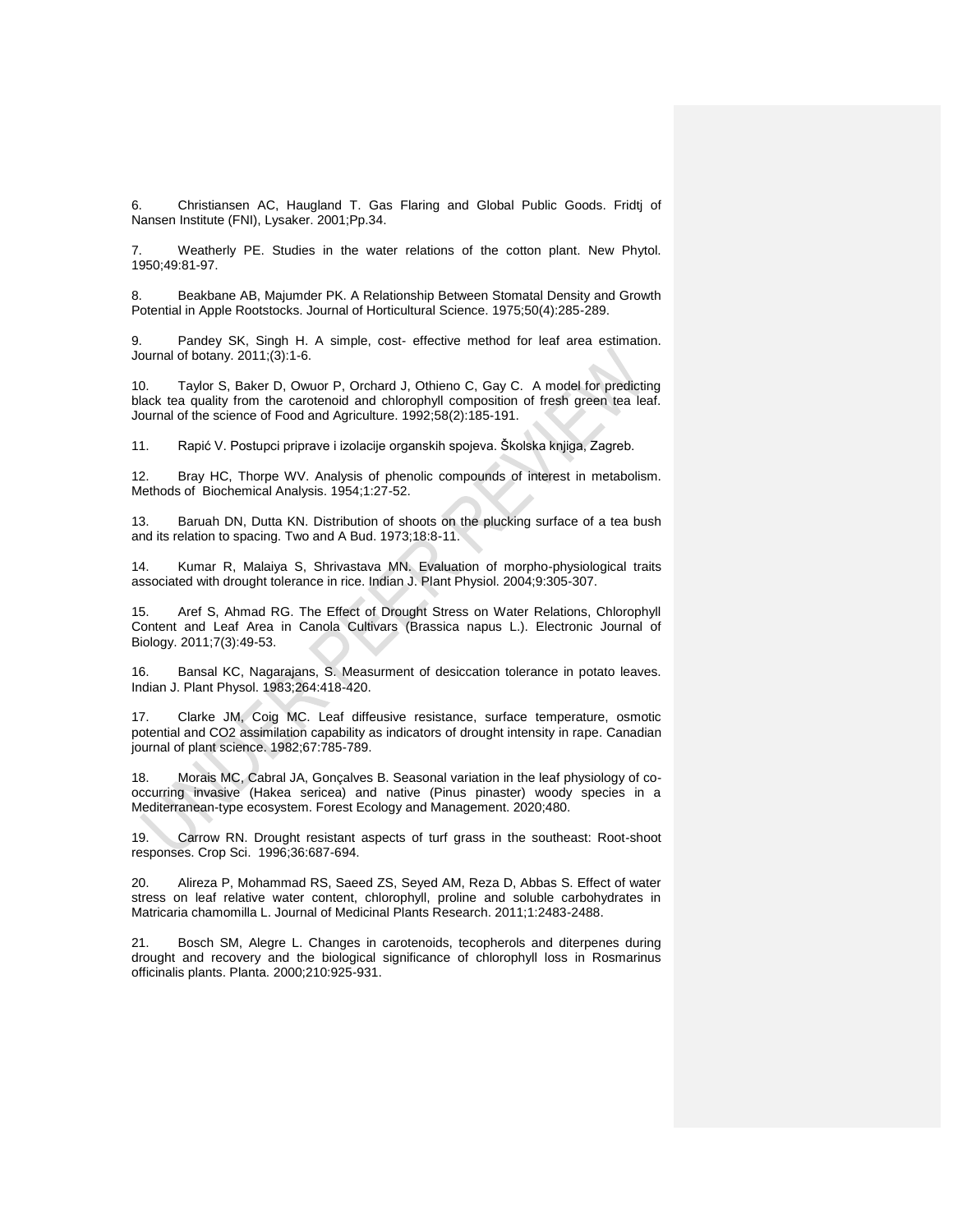22. Awasthi R, Kaushal N, Vadez V, Turner NC, Berger J, Siddique KHM, Nayyar H. Individual and combined effects of transient drought and heat stress on carbon assimilation and seed filling in chickpea. Funct. Plant Biol. 2014;41:1148–1167.

23. Montagu KD, Woo KC. Recovery of tree photosynthetic capacity from seasonal drought in the wet-dry tropics: The role of phyllode and canopy processes in Acacia auriculiformis. Aust. J. Plant Physiol. 1999;26:135-145.

24. Nilsen ET, Orcutt DM. Physiology of Plants under Stress, Abiotic Factors. 2nd Ed., John Wiley and Sons Inc., New York. 1996;689.

25. Tezara W, Mitchell V, Driscoll SP, Lowlor DW. Effecy of water deficit and it's interaction with CO2 on the biochemistry and physiology of photosynthesis in sunflower. J. of Exp. Bot. 2002;53(375):1781-1791.

26. Khan HR, Stoddard FW. Genotype variation physiological attributes realted to drought tolerance in faba beans. (Abstract) the 2nd International Conference on Integrated Approaches to Sustain and Improve Plant Protection Under Drought Stress. Inter, Drought-II. September 24 to 28. Rome, Italy. 2005.

27. Abdul AMS. The effect of water stress and ascorbic acid on the growth and yield of sorghum. Master Thesis. College of Agriculture - University of Baghdad. 2017.

Alfalahi AA, Al-Abodi HMK, Jabbar BA, Muhadi AM, Sulman KA. Scheduling irrigation as a water saving practice for corn (Zea mays L.) production in Iraq. International Journal of Applied Agricultural Sciences. 2015;1(3):55-59.

29. Misganaw W, Weihong Z, Qiang Z, Kang J, Liang C. Effect of Heat Stress on Growth and Physiological Traits of Alfalfa (Medicago sativa L.) and a Comprehensive Evaluation for Heat Tolerance. College of Agronomy, Hunan Agricultural University, Changshan 410000, China. 2019.

Kumar A, Simmi PS, Naik GK, Giridhar P. RP-HPLC and transcript profile indicate increased leaf caffeine in Coffea canephora plants by light. Journal of Biology and Earth Sciences. 2015;5(1):1-9.16.

31. Sridevi V, Giridhar P. Influence of altitude variation on trigonelline content during ontogeny of Coffea canephora fruit. Journal of Food Studies. 2013;2(1):62-74.

32. Sridevi V, Giridhar P. Impacts of biotic and abiotic stress on major quality attributing metabolites of coffee beans. Journal of Environmental Biology. 2015;36:377-382.

33. Yao L, Jiang Y, Datta N, Singanusong R, Liu X, Duan J, et al. HPLC analyses of flavanols and phenolic acids in the fresh young shoots of tea (Camellia sinensis) grown in Australia. Food Chem. 2004;84:253-263.

34. Clifford MN, Copeland EL, Bloxsidge JP, Mitchell LA. Hippuric acid as a major excretion product associated with black tea consumption. Xenobiotica. 2000;30:317-326.

35. Caffin N, D'Arcy B, Yao L, Rintoul G. Developing an index of quality for Australian tea. RIRDC Publication No. 04/033, Project No. UQ88A, Publication of Rural Industries Research and Development Corporation, 192. Australia. 2004.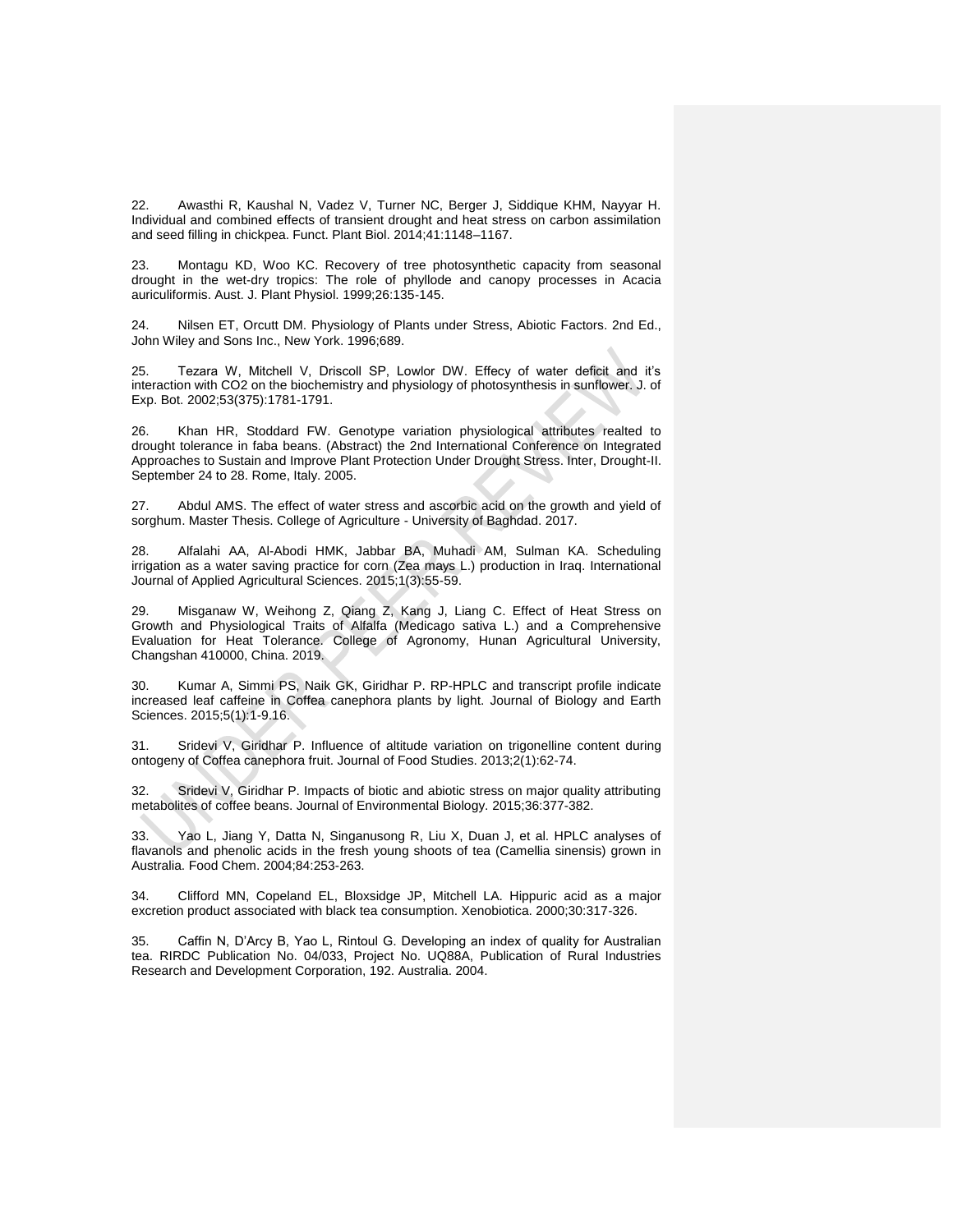36. Chou C, Lin L, Chung K. Antimicrobial activity of tea as affected by the degree of fermentation and manufacturing season. Int. J. Food Microb. 1999;48:125-130.

37. Ghabru A, Sud RG. Variations in phenolic constituents of green tea [Camellia sinensis (L) O Kuntze] Due to changes in weather conditions. Journal of Pharmacognosy and Phytochemistry. 2017;6(5):1553-1557.

38. Erturk Y, Ercisli S, Sengul M, Eser Z, Haznedar A, Turan M. Seasonal variation of total phenolic, antioxidant activity and minerals in fresh tea shoots (Camellia sinensis var. sinensis). Pakistan Journal of Pharmaceutical Sciences. 2010;23(1):69-74.

39. Tanton TW. Tea crop physiology - In: Willson, K.C., Clifford, M.N. (eds): Tea: Cultivation and Consumption. 1992;173-99.

40. Stephens W, Carr MKV. A water stress index for tea (Camellia sinensis). Expl. Agric. 1989;25:545-8.

41. Kumar R, Bora DK, Singh AK, Bera B. Seasonal and clonal variations in shoot extension rates and population density of Darjeeling tea clones (Camellia sinensis L.). Two and a Bud. 2011;58:74-79.

42. Ahmed S, Orians CM, Griffin TS, Buckley S, Unachukwu U, Stratton AE, Stepp JR, Robbat AJr, Cash S, Kennelly EJ. Effects of water availability and pest pressures on tea (Camellia sinensis) growth and functional quality. AoB PLANTS. 2014;6:054.

43. Gulati A, Ravindranath SD. Seasonal variations in quality of Kangra tea (Camellia sinensis (L) 0 Kuntze) in Himachal Pradesh. Journal of the Science of Food and Agriculture. 1996;71:231 –236.

44. Dou J, Zhang Y, Yu G, Zhao S, Song Q. Interannual and seasonal variations of energy and water vapor fluxes above a tropical seasonal rain forest in Xishuangbanna, SW China. Acta Ecologica Sinica. 2007;27:3099 –3109.

45. Yao L, Caffin N, D'Arcy B, Jiang Y, Shi J, Singanusong, R, Liu X, Datta N, Kakuda Y, Xu Y. Seasonal variations of phenolic compounds in Australia-grown tea (Camellia sinensis). Journal of Agriculture and Food Chemistry. 2005;53:6477 –6483.

46. Schepp K. Strategy to adapt to climate change for Michimikuru tea farmers in Kenya. AdapCC Report. Deutsche Gesellschaft fu¨r Technische Zusammenarbeit (GTZ) GmbH, Eschborn, Germany. 2009.

47. Honow R, Gu KR, Hesse A, Siener R. Oxalate content of green tea of different origin, quality, preparation and time of harvest. Urological Research. 2010;38:377 –381.

48. CIAT. Future climate scenarios for Kenya's tea growing areas. International Center for Tropical Agriculture Report. Cali, Colombia. 2011.

49. Kozlowski TT, Kramer PJ, Pallardy SG. The physiological ecology of woody plants. New York: Academic Press. 1991.